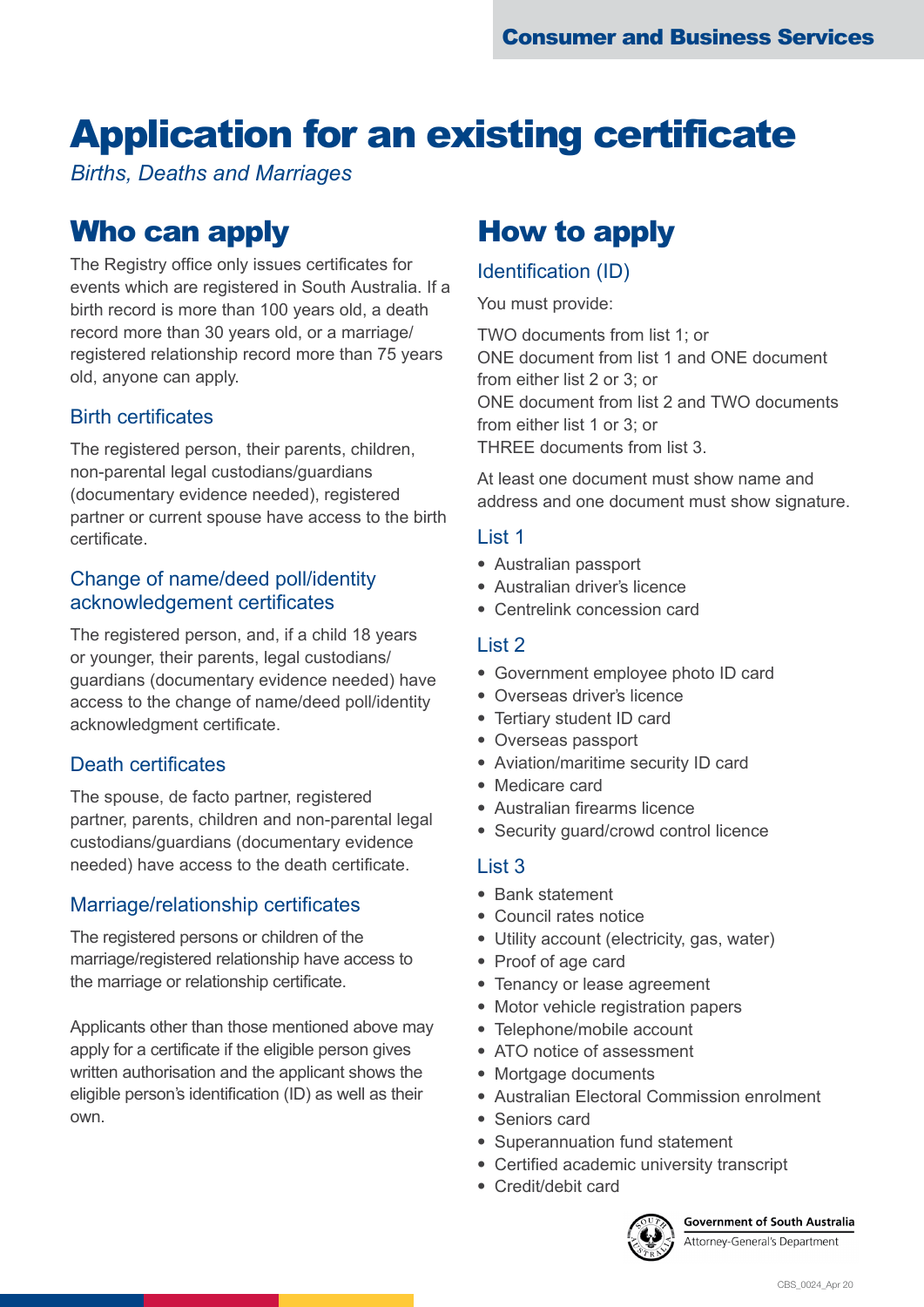All identification documents must be current (not expired). Where a document from list 3 is provided as evidence of address it must have been issued within the last three months.

If you don't have access to the record or the required identification documents, please contact us for assistance - phone 131 882.

### Fees

Visit **[cbs.sa.gov.au](http://cbs.sa.gov.au)** for current fees.

The fee covers a search of a ten-year period (or part).

### Processing times

### Normal service

Visit **[cbs.sa.gov.au](http://cbs.sa.gov.au)** for estimated processing times. If you would like your certificate posted via Registered or Express Post, please include a selfaddressed envelope with your application.

### Priority service

Processed within 30 mins if lodged at CBS customer service centre or express posted within 1 day for all other applications. Must be lodged before 3pm at regional Service SA offices for priority service. Not available for unregistered events or for commemorative or family history certificates.

## Lodge your application

#### By post

Complete this form and attach a copy of your ID, a cheque or money order (payable to Births, Deaths and Marriages) or your credit card details. Post the form to:

**Births, Deaths and Marriages**  GPO Box 1351, Adelaide SA 5001

#### In person

Complete this form and lodge it with your original ID at a regional Service SA location or at our customer service centre:

#### **Consumer and Business Services**

Ground floor (street level) 91 Grenfell Street, Adelaide SA 5000

### Disclosure of information

When you complete this application you are consenting to the release of the personal information you provide to agencies which may be able to validate it. The ID you provide may be verified through the online national Document Verification Service (DVS). Documents issued by this office may be verified by other organisations using the DVS.

| <b>Payment details</b>                                       |               |                                                 |
|--------------------------------------------------------------|---------------|-------------------------------------------------|
| <b>Total Amount \$</b>                                       | Please debit: |                                                 |
|                                                              |               | Mastercard Visa or enclosed cheque*/money order |
| *Payable to Births, Deaths and Marriages Registration Office |               |                                                 |
| Name of cardholder                                           |               |                                                 |
| <b>Signature of cardholder</b>                               |               | Date (dd/mm/yyyy)                               |
| Card number                                                  |               | Expiry date<br><b>CVV</b>                       |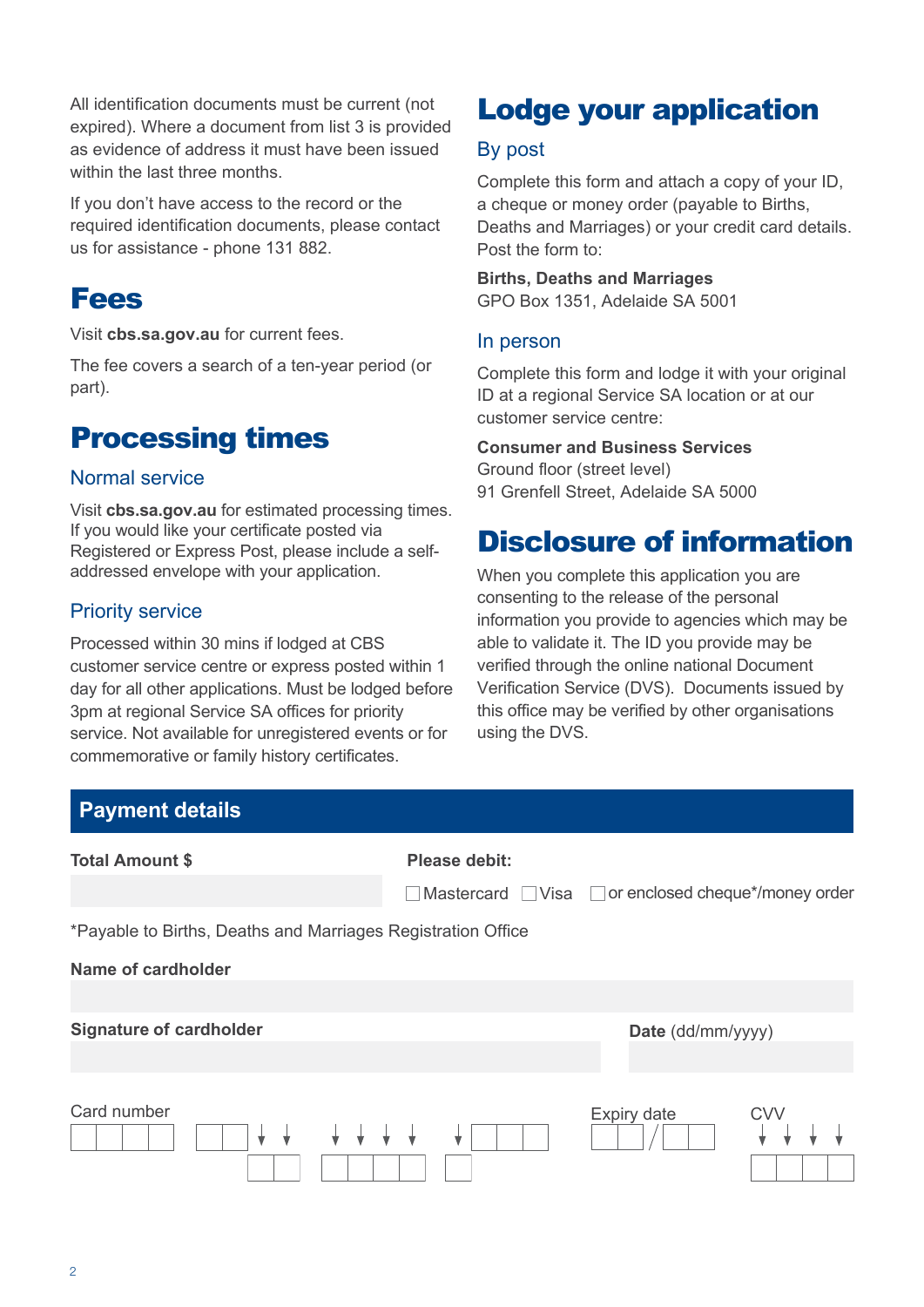|  |  | <b>Service and delivery</b> |
|--|--|-----------------------------|
|  |  |                             |

- **Normal service**  $\Box$
- **Priority service**  $\Box$
- I will **collect** the certificate at BDM  $\Box$ (91 Grenfell St, Adelaide)
- **Post** certificate

| <b>Applicant's Details</b>                                                                                                                  |               |                 |
|---------------------------------------------------------------------------------------------------------------------------------------------|---------------|-----------------|
| <b>Surname</b>                                                                                                                              | Given names   |                 |
|                                                                                                                                             |               |                 |
| <b>Residential address</b>                                                                                                                  | <b>Suburb</b> | <b>Postcode</b> |
|                                                                                                                                             |               |                 |
| If your postal address is different to your residential address you <b>must</b> provide ID showing your<br>current name and postal address. |               |                 |
| <b>Doetal address</b>                                                                                                                       | Suburh        | <b>Doctcode</b> |

| <b>Postal address</b> | <b>Suburb</b> | <b>Postcode</b> |
|-----------------------|---------------|-----------------|
|                       |               |                 |
| <b>Phone number</b>   | <b>Email</b>  |                 |
|                       |               |                 |
|                       |               |                 |

**Signature**

If you knowingly make a false or misleading representation, you may be guilty of an offence under section 51 of the *Births, Deaths and Marriages Registration Act 1996*.

| <b>Birth certificate</b><br><b>Existing change of name certificate (not available at Service SA)</b><br>Identity acknowledgement certificate (not available at Service SA) |                                                            | Quantity |
|----------------------------------------------------------------------------------------------------------------------------------------------------------------------------|------------------------------------------------------------|----------|
| <b>Surname at birth</b>                                                                                                                                                    | <b>Current surname</b>                                     |          |
|                                                                                                                                                                            |                                                            |          |
| <b>Given names</b>                                                                                                                                                         |                                                            |          |
|                                                                                                                                                                            |                                                            |          |
| Date of birth (dd/mm/yyyy)                                                                                                                                                 |                                                            |          |
| If unknown, 10 year period search (from)                                                                                                                                   |                                                            | (to)     |
| Father's/co-parent's/parent's full name                                                                                                                                    | Mother's/parent's full name (at birth)                     |          |
|                                                                                                                                                                            |                                                            |          |
| <b>Place of birth (town)</b>                                                                                                                                               | <b>Place of birth (state)</b>                              |          |
|                                                                                                                                                                            |                                                            |          |
| <b>Reason for certificate (eg passport)</b>                                                                                                                                | <b>Relationship to registered person (eg self, mother)</b> |          |